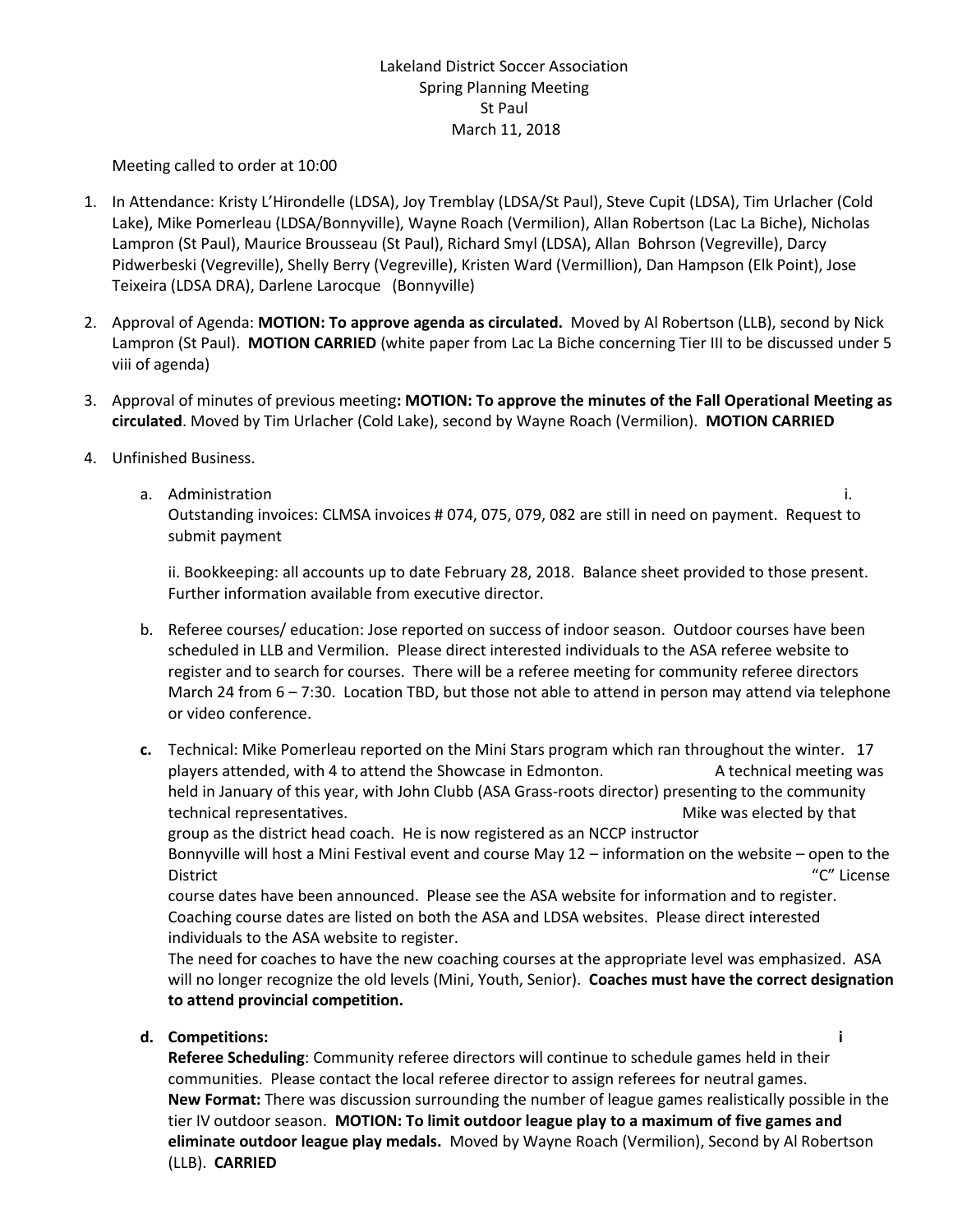**MOTION: Teams must honour their league play commitments in order to qualify for Lakeland Cup** Moved by Nicolas Lampron (St Paul), SECOND Mike Pomerleau (B'ville) **CARRIED**

**ii Outdoor Lakeland Cup** – Vermilion will host U15/U19 June 15-17; St Paul will host U13/U17 June 22- 24. Host community will provide a referee coordinator for the weekend. The schedule should be available from the executive director by June 5, 2018.

**ROSTERS**: It was decided by consensus that coaches will complete an ASA roster sheet for their teams to be forwarded to the executive director. An e-mail will be sent to the coaches 14 days prior to the age appropriate Lakeland Cup providing them with a one week notice to submit a correct / accurate roster.

There will be no provincial tournament for U 11 age group, but there is a proposal for a Rural Challenge Cup. It was agreed to hold a Lakeland Cup Play-down for this age group. See 5d later in agenda.

iii. Provincials – St Paul has offered to host outdoor provincials for U13 or U15 boy and girls, but no hosts announced by ASA Indoor: Lakeland Cup successful, with no red cards issued over the weekend. The following teams attending indoor provincial championships: Tier IV: LLB U12 boys and girls; LLB U14 boys; Cold Lake U14 girls; Cold Lake U16 boys and girls; Bonnyville U18 boys; Vegreville U18 girls. Tier III: Bonnyville U14 boys; LLB U16 girls. Good luck to all teams!

e. **Tournaments:** Sanctioning must be obtained through the executive director. Reminder to teams wishing to play out of province, an ASA travel permit is required. Mini tournaments will be listed on the Lakeland Website as well as on the host community websites. Out of district tournaments are listed on the ASA website. The Vermilion of the Vermilion (mini) May 26(u7-u9)St Paul (mini) June 2 (u9-u11)B'ville (mini) June 9-10 (u9-u11)

- 5. New Business
	- a. **New age groups** member associations provided with birth year corresponding to new age groups. Changes made to correspond to national championships.
	- **b. Mini Rules - the following numbers are suggested by ASA.**

**U5 3v3 – NO KEEPER U7 5V5 INCLUDING KEEPER U9 7V7 INCLUDING KEEPER U11 8V8 IINCLUDING KEEPER**

**Mini rules discussed with consensus to use the following guidelines for mini soccer (u7 and U9):**

- **15 yard arc to be marked – keeper can use their hands in this area**
- **Goal can be scored from anywhere on the field**
- **Retreat line rule in in effect, using the half way line for U7 and U(**
- **All free kicks are indirect**
- **Throw in for ball out of paly on the touchline, goal and corner kicks for ball out of play over goal line**
- **No offside rule in effect**

**It was agreed to use the old U12 rules for the U11 age group.**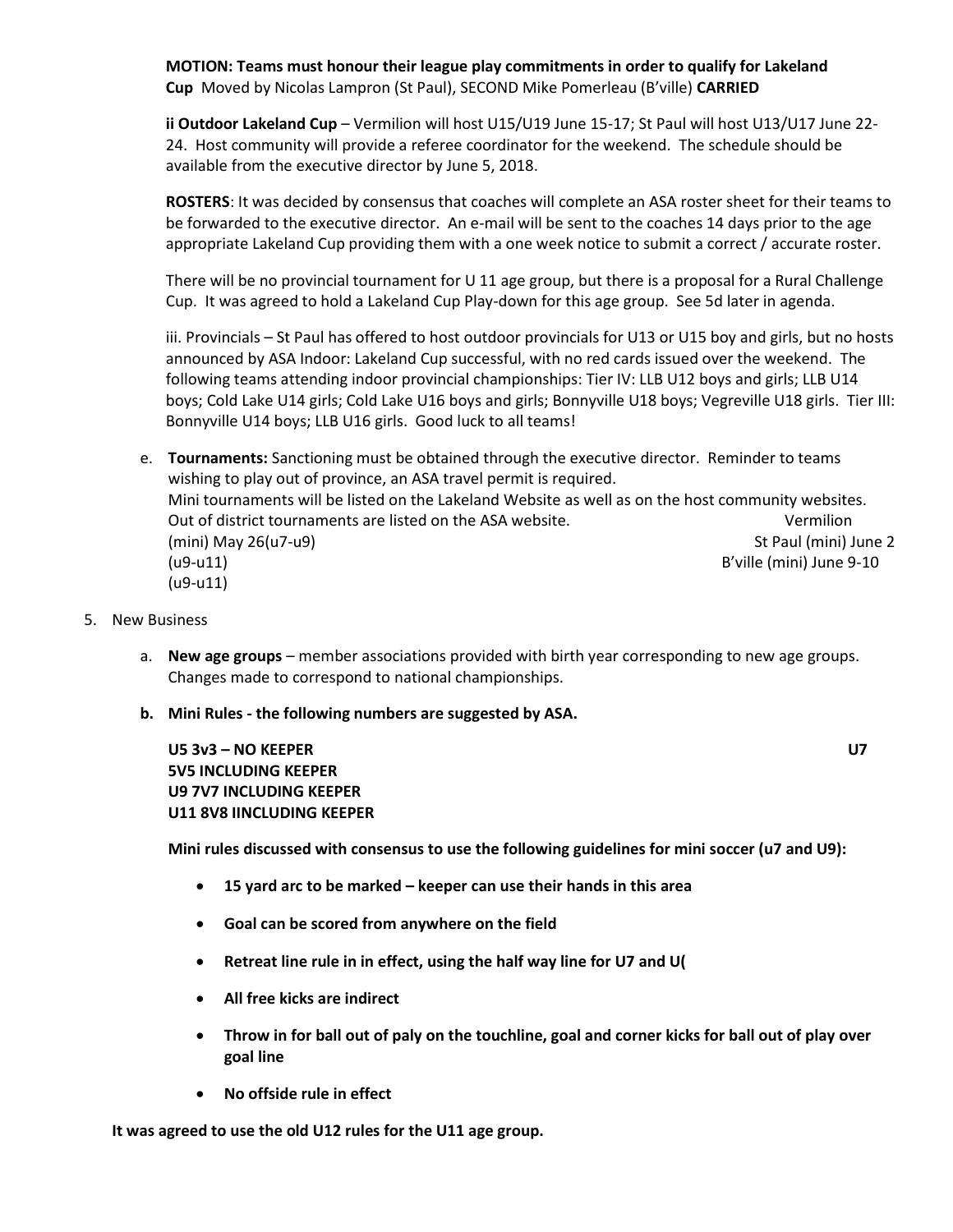**Communities are to use existing goals and fields for the mini age groups, rather than go to the expense of buying or fabricating new equipment. Please make coaches aware there will be a range of net and field sizes throughout the District at the mini age groups**

- c. Youth provincial age groups Championships will be held for Tier I to IV for ages U13 to U19. This will be 11v11 on the large field.
- d. U11 There was discussion and consensus that wherever possible, this age groups should be gender specific. There will be no league play, but mini-tournament style play to be held on weekends was suggested. ASA will not hold provincial championships at this age group but a Rural Challenge Cup was proposed. Date planned to hold the tournament is July 13-15. It was suggested Bonnyville host playdowns for those teams interested in vying for a berth at the Rural Challenge Cup during their Mini Wetlands tournament June 9-10. May 24 is the deadline to register for the play-downs. Fee will be \$100 per team. **MOTION: Mandatory play-down for U11 teams interested in attending Rural Challenge Cup will be held in Bonnyville June 9/10**. Moved by Maurice Brousseau (St Paul), Second Mike Pomerleau (B'ville) **CARRIED**
- e. CRC and NCCP Compliance with including this information is much greater since change to the central registration system. Please ensure managers are also included on the coach's page.
- f. ASA Meeting Jose, Steve, and Kristy the most recent ASA meeting, held in Edmonton February 23-25, 2018. Steve had forwarded an update to community presidents and Board members. The need to ensure coaches have the appropriate qualifications to attend provincial championships was once again stressed. Tier I and II – coach must have a C license; Tier III – IV U15 to U19 must have Soccer for Life (SFL) and Making Ethical Decisions (MED); Tier III – IV U13 must have a minimum of Learn to Train (or SFL) and MED. Coaches must apply for an exemption if they do not have the appropriate course. They will be required to complete modules and will receive an exemption for that season only. There will then be a 4 month grace period to attend the appropriate coaching course.

There was discussion at this time concerning the Technical Director/Head coach position. It was suggested a job description be developed to facilitate improved communication and development of soccer within the Lakeland.

- **g.** Tier III The white paper from LLB Tier III girls was discussed at length**. MOTION: There is an ongoing requirement for players to honour Tier IV commitments prior to playing Tier III.** Moved by Allan Bohrson (Vegreville), second by Allan Robertson (LLB). **CARRIED**
- **h. Alberta Summer Games –** Try out dates for U13 players wishing to attend Alberta Summer Games are listed the Lakeland Website. May 5 – Ft McMurray; May 12 - Lakeland (location TBD); June 2-3 in Ft McMurray by invitation only. Players must attend one of the first two camps if they are to obtain an invitation to the June camp. It was noted that in the future, the coach selection committee will not include a coach vying for a coaching position.

# **CALENDAR OF EVENTS:**

# **OUTDOOR ADMINSTRATION:**

- **Player registration fees to Kristy by May 15**
- **Play registration forms COMPLETE and to Kristy by May 15**
- **New player registrations – May 31 – NO NEW PLAYERS ACCEPTED AFTER THIS DATE**
- **Adult provincial declarations June 1**